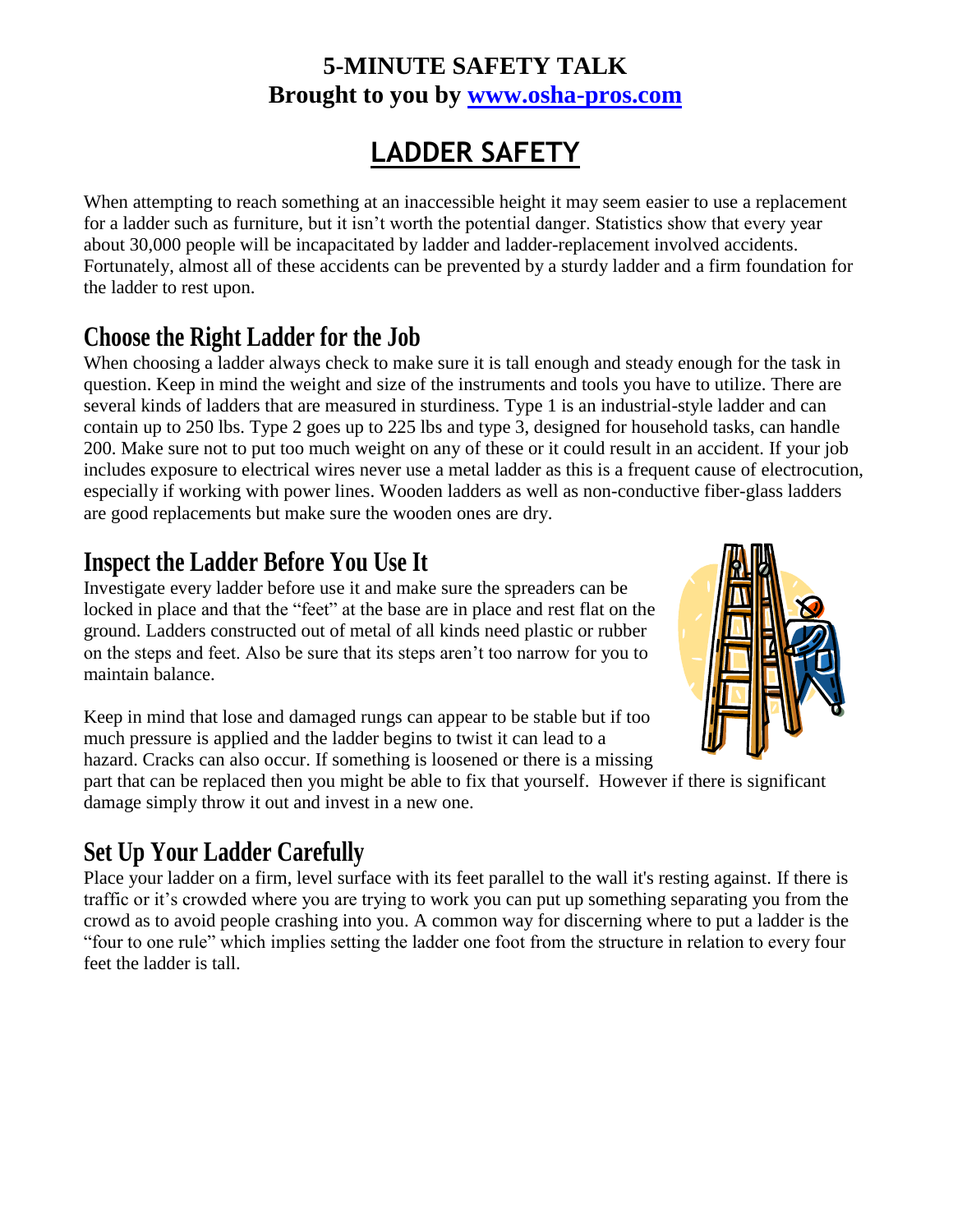### **Climb Cautiously**

Never face away from the ladder when going up or crawling down. Use both hands and only keep the tools on you that are absolutely necessary. Use cordage to elevate heavy apparatuses. When using power-tools be sure the ladder is sturdily tied down. Ascend and descend the ladder with caution. It is very common for accidents to occur due to overreaching. With this in mind, always make sure you center yourself on the ladder. Only let one individual use the ladder at a time. Wear shoes that are nonslip and don't get on the ladder if your shoes or hands aren't dry. Always keep in mind that the top two rungs are not to be used as steps as this is extremely dangerous. Also always remember that someone should be stabilizing the ladder from below.

### **Reach New Heights in Safety**

It doesn't take much to ensure safety when using a ladder as long as you adhere to four simple guidlines:

- 1. Use the ladder appropriate for the task at hand.
- 2. Check the ladder for damage or other things that could lead to unsafe use.
- 3. Thoroughly set the ladder up and do not rush.
- 4. Climb with caution
- 5. Don't climb with wet feet or hands
- 6. Do have a spotter to steady the ladder

**© 2015 OSHA Pros**